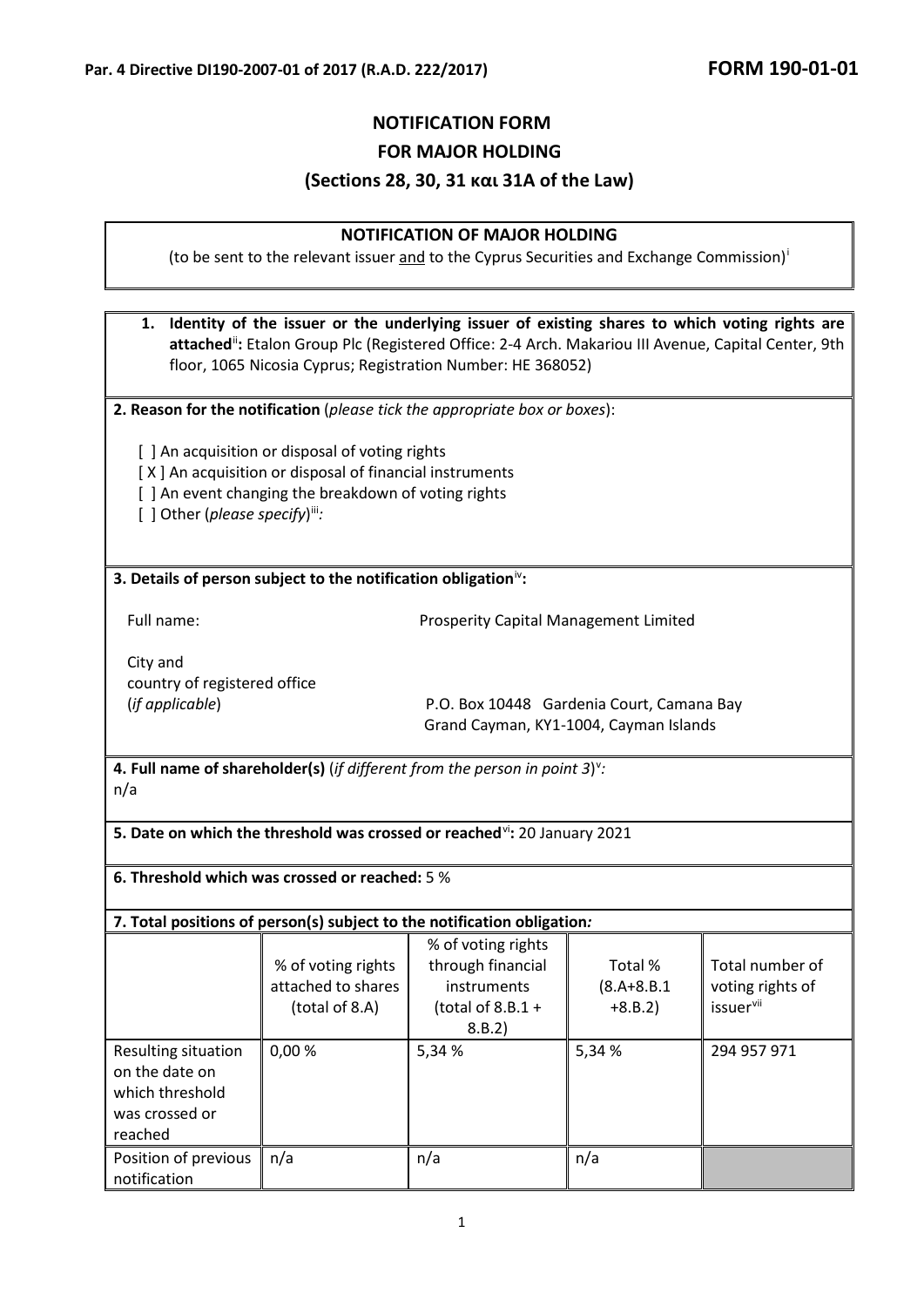# Par. 4 Directive DI190-2007-01 of 2017 (R.A.D. 222/2017) **FORM 190-01-01**

| FORM 190-01-01 |  |  |
|----------------|--|--|
|----------------|--|--|

| $\cdot$ .<br>(if applicable) |  |  |
|------------------------------|--|--|
|                              |  |  |

| 8. Notified details of the resulting situation on the date on which the threshold was crossed or |  |
|--------------------------------------------------------------------------------------------------|--|
| reached <sup>viii</sup> :                                                                        |  |

## **A: Voting rights attached to shares**

<span id="page-1-0"></span>

| Class/type of         | Number of voting rightsix |                 | % of voting rights |                 |
|-----------------------|---------------------------|-----------------|--------------------|-----------------|
| shares                | <b>Direct</b>             | <b>Indirect</b> | <b>Direct</b>      | <b>Indirect</b> |
| (provide ISIN code    | (section 28               | (section 30     | (section 28        | (section 30     |
| if possible)          | of the Law)               | of the Law)     | of the Law)        | of the Law)     |
|                       |                           |                 |                    |                 |
|                       |                           |                 |                    |                 |
|                       |                           |                 |                    |                 |
|                       |                           |                 |                    |                 |
|                       |                           |                 |                    |                 |
|                       |                           |                 |                    |                 |
| <b>SUBTOTAL A:</b>    |                           |                 |                    |                 |
| (Direct and Indirect) |                           |                 |                    |                 |

<span id="page-1-3"></span><span id="page-1-2"></span><span id="page-1-1"></span>

| B.1: Financial Instruments according to section 31(1)(a) of the Law |                        |                                                 |                                                                                                              |                    |
|---------------------------------------------------------------------|------------------------|-------------------------------------------------|--------------------------------------------------------------------------------------------------------------|--------------------|
| <b>Type of financial</b><br>instrument                              | Expiration<br>$date^x$ | Exercise/<br>Conversion<br>Period <sup>xi</sup> | <b>Number of voting</b><br>rights that may be<br>acquired if the<br>instrument is<br>exercised/<br>converted | % of voting rights |
| <b>Global Depositary</b>                                            | n/a                    | n/a                                             | 15 741 295                                                                                                   | 5,34 %             |
| Receipts (ISIN                                                      |                        |                                                 |                                                                                                              |                    |
| US29760G1031)                                                       |                        |                                                 |                                                                                                              |                    |
|                                                                     |                        |                                                 |                                                                                                              |                    |
|                                                                     |                        |                                                 |                                                                                                              |                    |
|                                                                     |                        |                                                 |                                                                                                              |                    |
|                                                                     |                        |                                                 |                                                                                                              |                    |
|                                                                     |                        |                                                 | 15 741 295                                                                                                   | 5,34 %             |
|                                                                     |                        | <b>SUBTOTAL B.1</b>                             |                                                                                                              |                    |

<span id="page-1-4"></span>

| B.2: Financial Instruments with similar economic effect according to section 31(1)(b) of the Law |                                          |                                                          |                                               |                            |                       |
|--------------------------------------------------------------------------------------------------|------------------------------------------|----------------------------------------------------------|-----------------------------------------------|----------------------------|-----------------------|
| <b>Type of financial</b><br>instrument                                                           | <b>Expiration</b><br>date <sup>xii</sup> | Exercise/<br><b>Conversion</b><br>Period <sup>xiii</sup> | Physical or cash<br>settlement <sup>xiv</sup> | Number of<br>voting rights | % of voting<br>rights |
|                                                                                                  |                                          |                                                          |                                               |                            |                       |
|                                                                                                  |                                          |                                                          |                                               |                            |                       |
|                                                                                                  |                                          |                                                          |                                               |                            |                       |
|                                                                                                  |                                          |                                                          |                                               |                            |                       |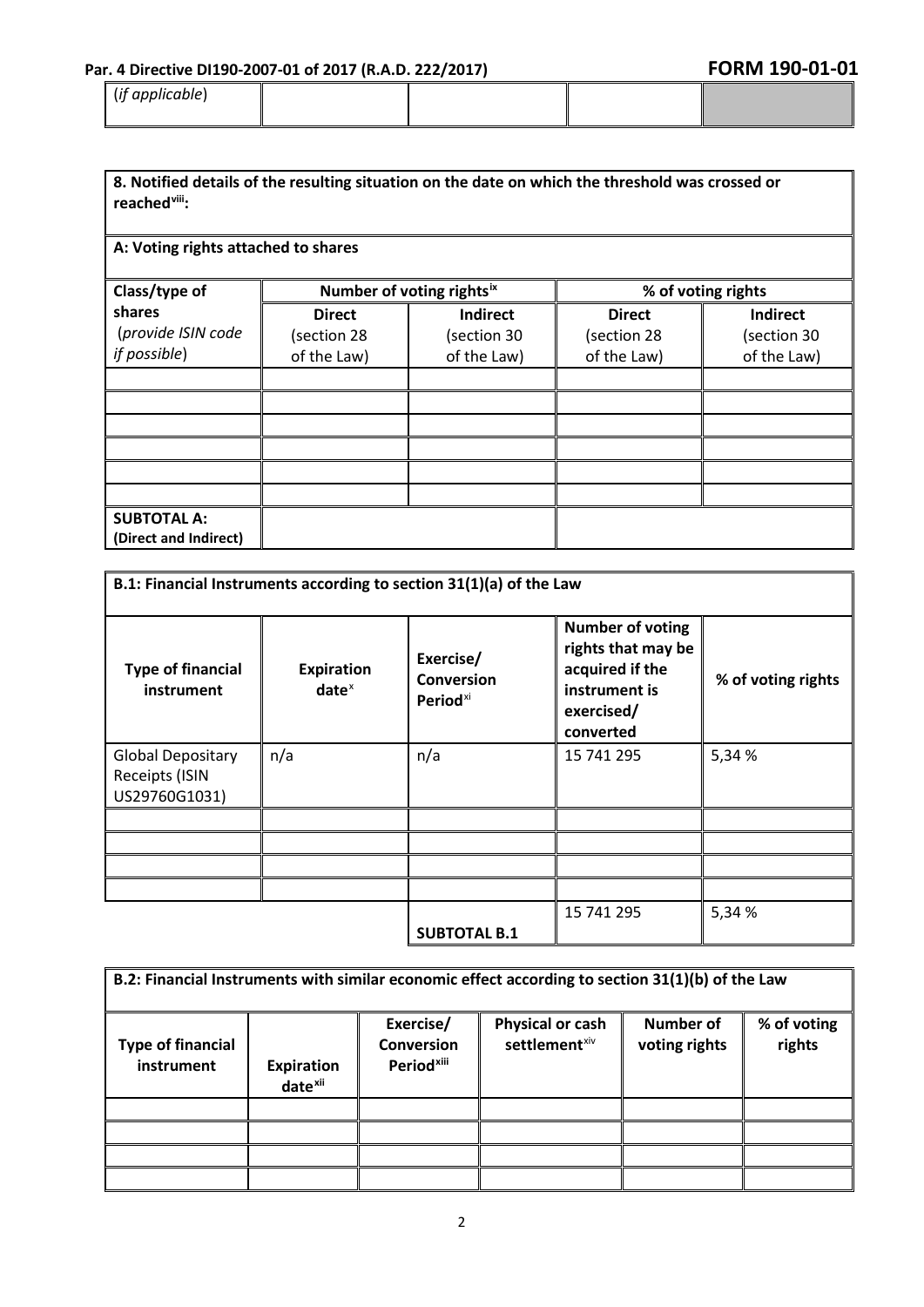| <b>SUBTOTAL B.2</b> |  |
|---------------------|--|

<span id="page-2-6"></span><span id="page-2-5"></span><span id="page-2-4"></span><span id="page-2-3"></span><span id="page-2-2"></span><span id="page-2-1"></span><span id="page-2-0"></span>

| 9. Information in relation to the person subject to the notification obligation (please tick the applicable<br>$box)$ :                                                                                                         |                                                                                                                                                                                                                                                       |                                                                                                                         |                                                                                |  |  |
|---------------------------------------------------------------------------------------------------------------------------------------------------------------------------------------------------------------------------------|-------------------------------------------------------------------------------------------------------------------------------------------------------------------------------------------------------------------------------------------------------|-------------------------------------------------------------------------------------------------------------------------|--------------------------------------------------------------------------------|--|--|
|                                                                                                                                                                                                                                 | Person subject to the notification obligation is not controlled by any natural person or legal<br>entity and does not control any other undertaking(s) holding directly or indirectly an interest<br>in the issuer or the underlying issuer $^{xy}$ . |                                                                                                                         |                                                                                |  |  |
| Full chain of controlled undertakings through which the voting rights and/or the<br>[X]<br>financial instruments are effectively held starting with the ultimate controlling natural person<br>or legal entity <sup>xvi</sup> : |                                                                                                                                                                                                                                                       |                                                                                                                         |                                                                                |  |  |
| Name <sup>xvii</sup>                                                                                                                                                                                                            | % of voting rights if<br>it equals or is<br>higher than the<br>notifiable<br>threshold                                                                                                                                                                | % of voting rights<br>through financial<br>instruments if it<br>equals or is higher<br>than the notifiable<br>threshold | Total of both if it<br>equals or is higher<br>than the notifiable<br>threshold |  |  |
| Prosperity Capital Man- n/a<br>agement (UK) Limited                                                                                                                                                                             |                                                                                                                                                                                                                                                       | n/a                                                                                                                     | n/a                                                                            |  |  |
|                                                                                                                                                                                                                                 |                                                                                                                                                                                                                                                       |                                                                                                                         |                                                                                |  |  |
|                                                                                                                                                                                                                                 |                                                                                                                                                                                                                                                       |                                                                                                                         |                                                                                |  |  |
|                                                                                                                                                                                                                                 |                                                                                                                                                                                                                                                       |                                                                                                                         |                                                                                |  |  |

<span id="page-2-12"></span><span id="page-2-11"></span><span id="page-2-10"></span><span id="page-2-9"></span><span id="page-2-8"></span><span id="page-2-7"></span>

| 10. In case of proxy voting:                                                                |  |
|---------------------------------------------------------------------------------------------|--|
|                                                                                             |  |
| [  name of the proxy holder] will cease to hold ……………………………………………………………………………………[number and |  |
|                                                                                             |  |

11. Additional information<sup>xviii</sup>[:](#page-2-12) Comment regarding Prosperity Capital Management (UK) Limited: Prosperity Capital Management Limited is the sole shareholder of Prosperity Capital Management (UK) Limited that acts as investment manager of Russian Capital Management SICAV

**I declare that, to my knowledge, all of the above information is accurate and true.**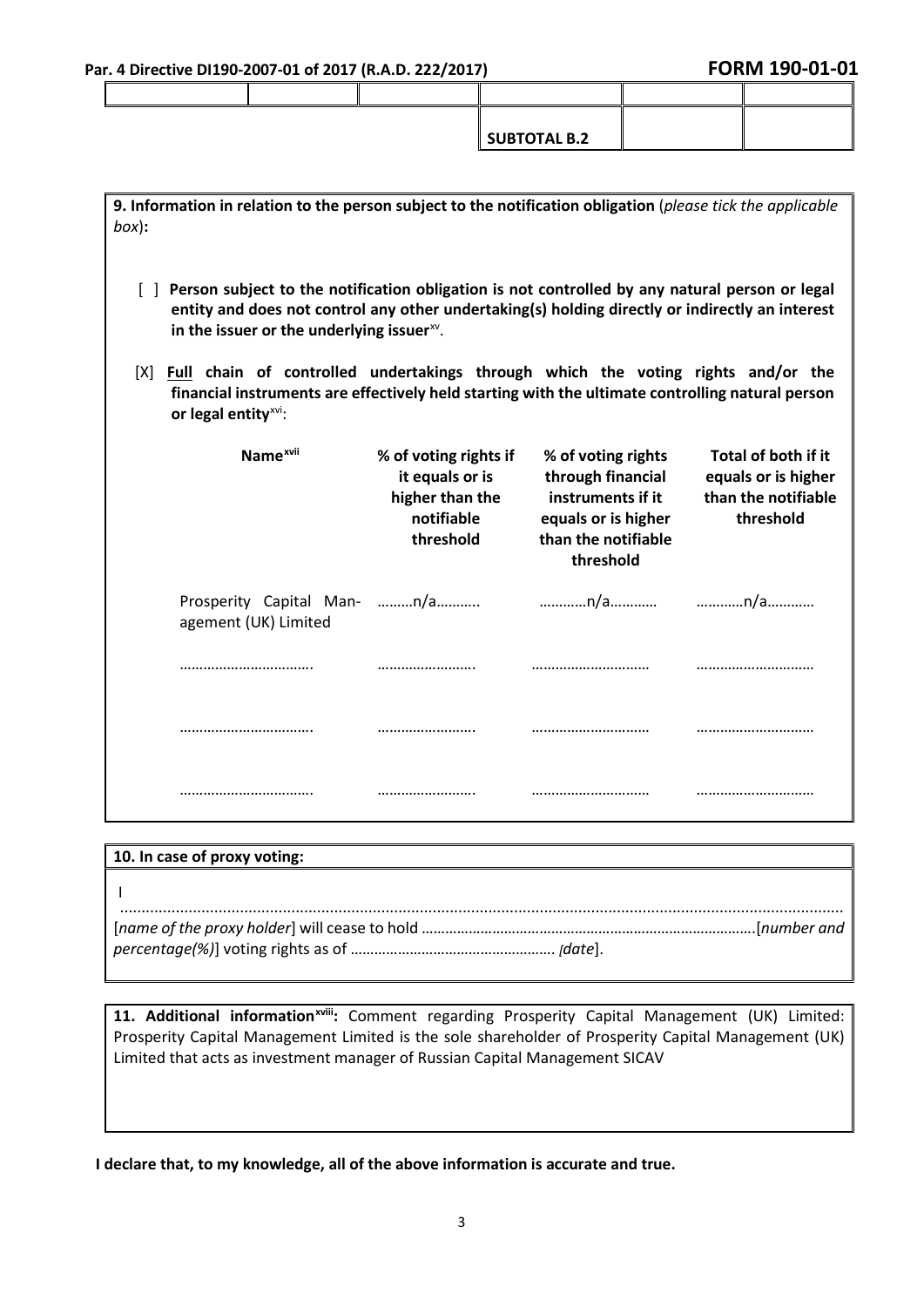## Par. 4 Directive DI190-2007-01 of 2017 (R.A.D. 222/2017) **FORM 190-01-01**

(Signature): …………………………………………

(Name): Ben McDonald  $\mathcal{L}$  $\overline{m}$ 

(Place, Date) Cayman Islands, 25 January 2020

# **ANNEX: NOTIFICATION OF MAJOR HOLDINGS**

(Filed only with the Cyprus Securities and Exchange Commission and not with the relevant Issuer)

## **Α: Identity of the person subject to the notification obligation**

**Full name** (*including legal form for legal entities*)**:** Prosperity Capital Management Limited

**Contact address** (*registered office for legal entities*)**:** P.O. Box 10448 Gardenia Court, Camana Bay Grand Cayman, KY1-1004, Cayman Islands

**E-Mail:** [bm@prosperitycapital.com](mailto:bm@prosperitycapital.com)

**Phone number / Fax number :** +1 345 745 8500 / +1 345 745 8501

**Other useful information** (*at least one contact person for legal persons*)**:** Richard Hastings

**Β: Identity of the notifier (***complete if another person makes the notification on behalf of the person or entity mentioned in point Α***)** 

**Full name:** Ben McDonald

**Contact address:** P.O. Box 10448 Gardenia Court, Camana Bay Grand Cayman, KY1-1004, Cayman Islands

**E-Mail:** bm**[@prosperitycapital.com](mailto:bm@prosperitycapital.com)**

**Phone number / Fax number :** +1 345 745 8500 / +1 345 745 8501

**Other useful information** (*e.g. functional relationship with the person or legal entity subject to the notification obligation*)**:**Managing Director, authorized representative

**C. Date on which the issuer was notified:**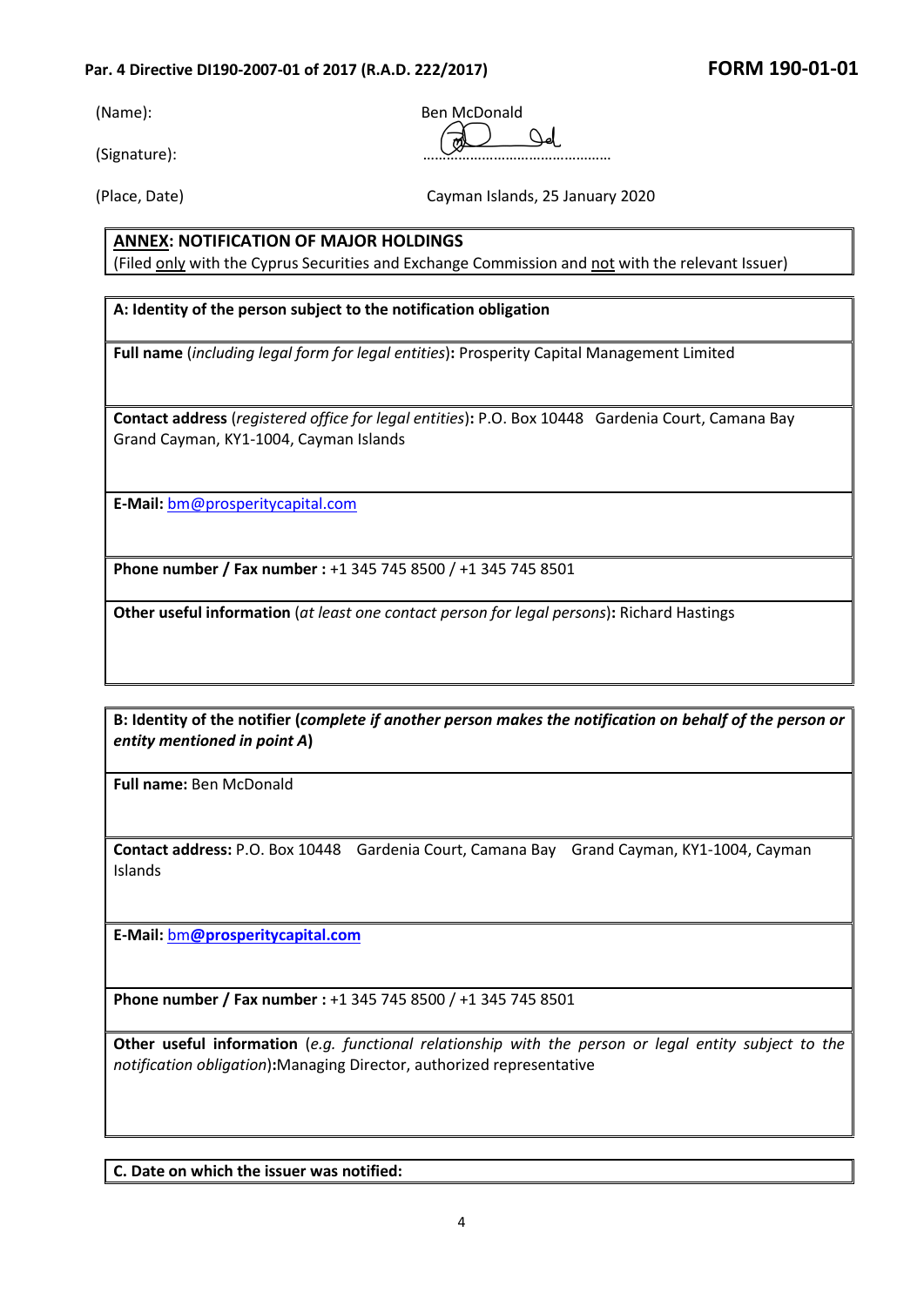#### **25 January 2021**

**D. Additional information:**

#### **NOTES**:

<sup>i</sup> This form is to be sent to the issuer or underlying issuer and to be filed with the Cyprus Securities and Exchange Commission. Filing the form with the Cyprus Securities and Exchange Commission can be effected via post or delivery at Diagorou 27, 1<sup>st</sup> Floor, 1097 Nicosia or via fax at  $(+357)22506700$  or via e mail in pdf format at [info@cysec.gov.cy](mailto:info@cysec.gov.cy) (please choose only one filing method). In any case the form should be signed.

ii Full name of the natural person or legal entity and further specification of the issuer or of the underlying issuer, provided it is reliable and accurate (e.g address, domestic number identity etc).

iii Other reason for the notification could be voluntary notifications, changes of attribution of the nature of the holding (e.g. expiring of financial instruments) or acting in concert.

ivState the full name of (i) the shareholder∙ (ii) the natural person or legal entity acquiring, disposing of or exercising voting rights in the cases foreseen in section 30(1)(bb) to (hh) of the Law ∙ (iii) the holder of financial instruments referred to in section 31(1) the Law.

The present form does not provide for a specific method how to notify cases of acting in concert referred to in **section 30(1)(aa)** of the Law, as the disclosure of cases of acting in concert may vary due to the specific circumstances (e.g. same or different total positions of the parties, entering or exiting of acting in concert by a single party to the agreement).

In relation to the transactions referred to in **section 30(1)(bb)-(hh)** of the Law, the following list is provided as indication of the persons who should be mentioned:

- in the circumstances foreseen in **section 30(1)(bb)** of the Law, the natural person or legal entity that acquires the voting rights and is entitled to exercise them under the agreement, and the natural person or legal entity who is transferring temporarily for consideration the voting rights∙
- in the circumstances foreseen in **section 30(1)(cc)** of the Law, the natural person or legal entity holding the collateral, provided the person or entity controls the voting rights and declares its intention of exercising them, and the natural person or legal entity lodging the collateral under these conditions∙
- in the circumstances foreseen in **section 30(1)(dd)** of the Law, the natural person or legal entity who has a life interest in shares if that person or entity is entitled to exercise the voting rights attached to the shares, and the natural person or legal entity who is disposing of the voting rights when the life interest is created∙
- in the circumstances foreseen in **section 30(1)(ee)** of the Law, the controlling natural person or legal entity and, provided it has a notification duty at an individual level under section 28 and section 30(1), subparagraphs (aa) to (dd), of the Law or under a combination of any of those situations, the controlled undertaking∙
- in the circumstances foreseen in **section 30(1)(ff)** of the Law, the deposit taker of the shares, if he can exercise the voting rights attached to the shares deposited with him at his discretion, and the depositor of the shares allowing the deposit taker to exercise the voting rights at his discretion∙
- in the circumstances foreseen in **section 30(1)(gg)** of the Law, the natural person or legal entity that controls the voting rights∙
- in the circumstances foreseen in **section 30(1)(hh)** of the Law, the proxy holder, if he can exercise the voting rights at his discretion, and the shareholder who has given his proxy to the proxy holder allowing the latter to exercise the voting rights at his discretion (e.g. management companies).

 $\gamma$  Applicable in the cases provided for in section 30(1)(bb)-(hh) of the Law. State full name or trade name of the shareholder who is the counterparty to the natural person or legal entity referred to in section 30(1) of the Law, unless